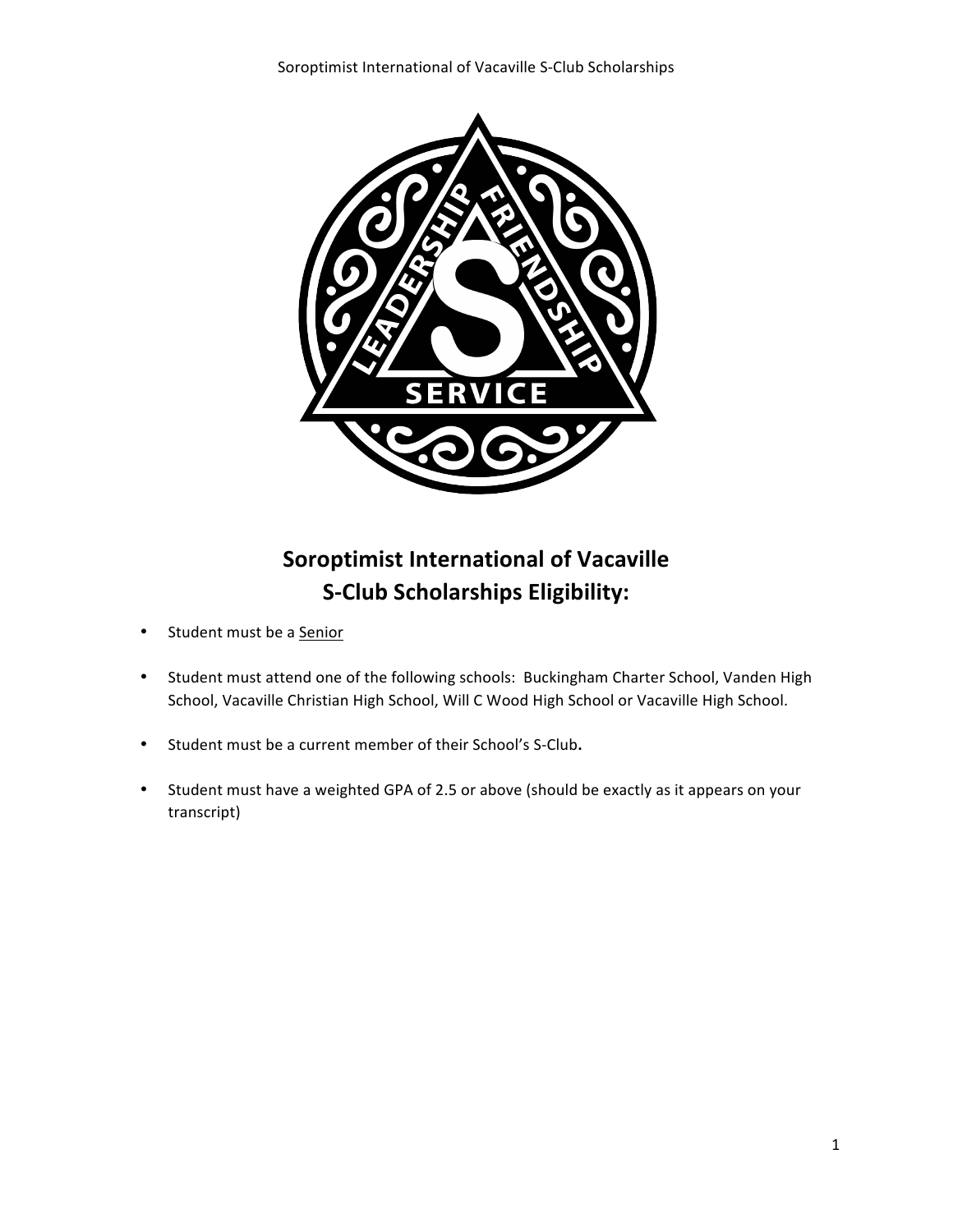# A complete Scholarship packet must be submitted in order to be considered. Your completed scholarship application packet should **include:**

| <b>Checklist for Scholarship</b>                                                               |  |  |
|------------------------------------------------------------------------------------------------|--|--|
| <b>Student Information Page</b>                                                                |  |  |
| <b>Student Personal Statement</b>                                                              |  |  |
| <b>Student Activity Record</b>                                                                 |  |  |
| A Letter of Recommendation from an Educational Reference (i.e. Teacher, Coach, Counselor, etc) |  |  |
| A Letter of Recommendation from a Personal Reference (Not a family member)                     |  |  |
| A Required Essay (Tell us about your volunteerism and/or community involvement experience      |  |  |
| An Unofficial Copy of Your High School Transcript                                              |  |  |

## *Please be sure to include all items when submitting your application. Packet will only be accepted by email vacavillesclubs@soroptimist.net*

**Submission of Application:** Your completed application must be submitted to Soroptimist International of Vacaville by logging into vacavillesoroptimist.org by April 4, 2022.

The Student Application is a PDF Fill-in form. You can complete it, save it and submit it with the required documents.

**Interviews:** All applicants must attend a personal interview. You will receive an email notifying you of the date and time of your interview.

**Helpful Hints:** Make sure you sign and date your Personal Statement Form. Letters of Recommendation should contain an appropriate letterhead and be signed and dated by the author.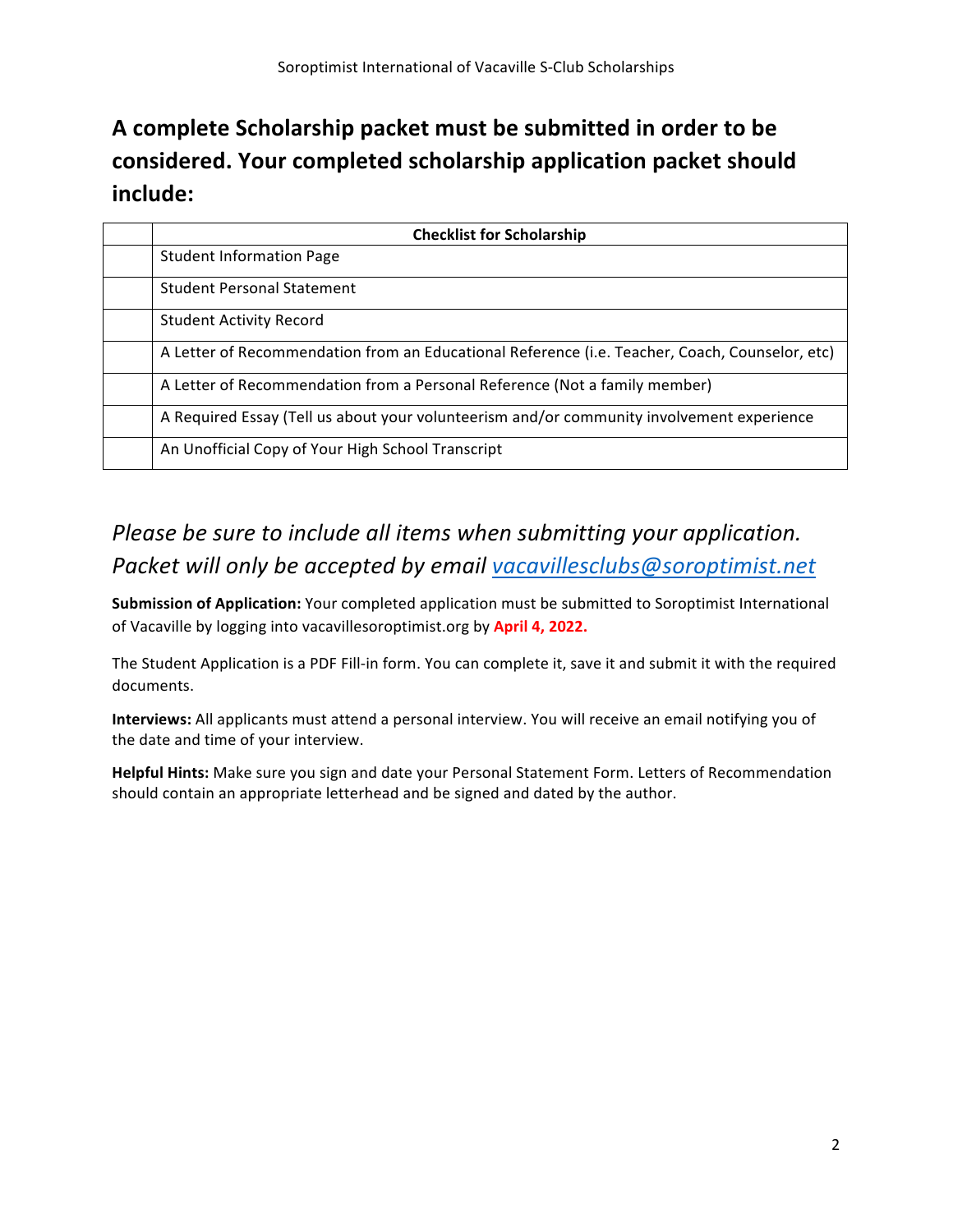### **STUDENT INFORMATION PAGE**

| <b>Student Name</b>                                                              |       |        |
|----------------------------------------------------------------------------------|-------|--------|
| Last                                                                             | First | Middle |
|                                                                                  |       |        |
|                                                                                  |       |        |
|                                                                                  |       |        |
|                                                                                  |       |        |
| (please do not use a school-assigned email address)                              |       |        |
|                                                                                  |       |        |
|                                                                                  |       |        |
|                                                                                  |       |        |
|                                                                                  |       |        |
|                                                                                  |       |        |
| Occupation (Employment position) of Family Members living at home                |       |        |
|                                                                                  |       |        |
|                                                                                  |       |        |
| Number of Children living at home (including yourself) _________________________ |       |        |
|                                                                                  |       |        |
| <b>Colleges or Trade Schools to which you have applied:</b>                      |       |        |
|                                                                                  |       |        |
|                                                                                  |       |        |
|                                                                                  |       |        |
|                                                                                  |       |        |
|                                                                                  |       |        |
|                                                                                  |       |        |
| <b>Career Goals</b>                                                              |       |        |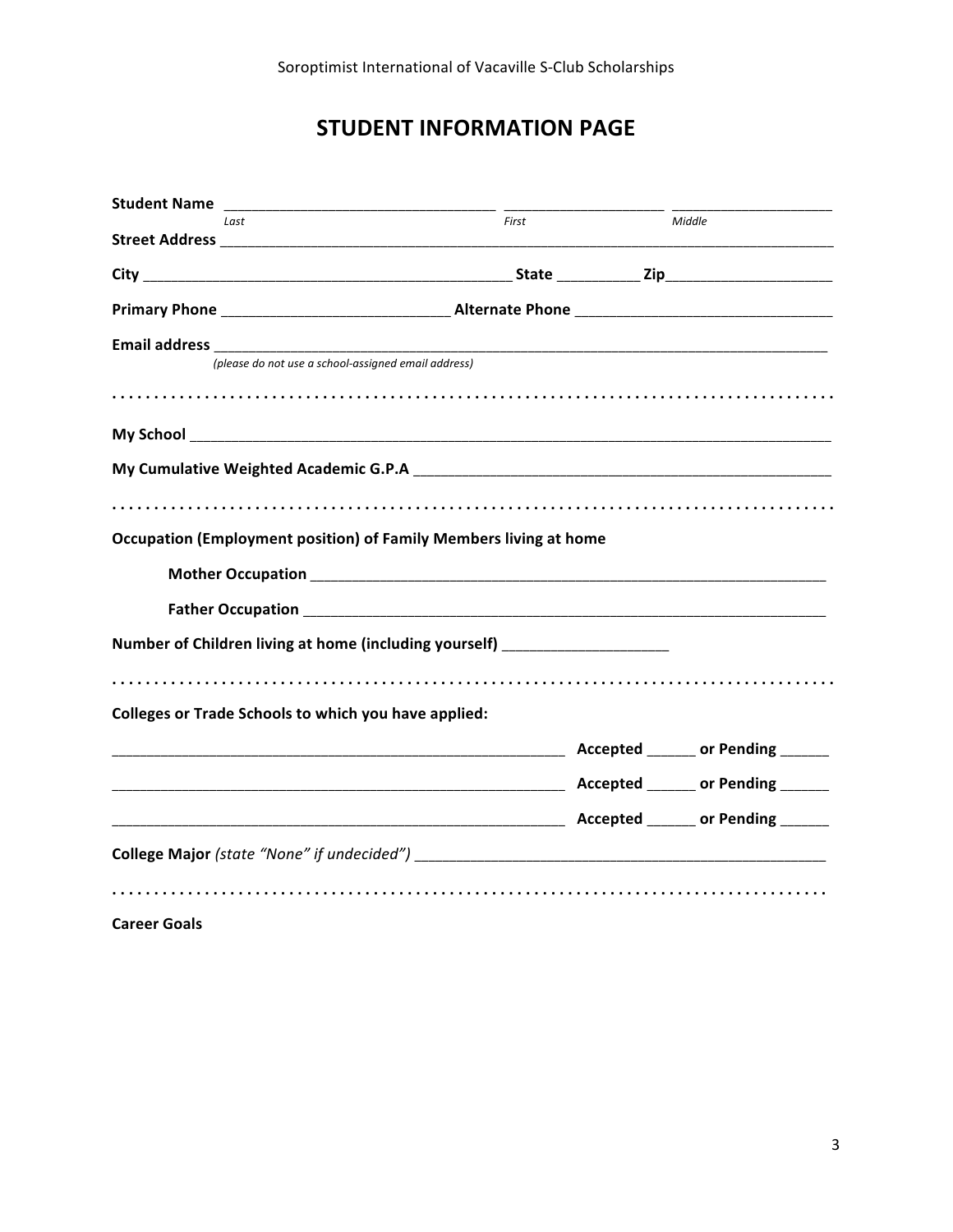#### **Student's Personal Statement**

| <b>Stut</b> |          | _____________________________ |   |
|-------------|----------|-------------------------------|---|
| $-$         |          | _______________               |   |
|             |          | ________                      |   |
|             | --<br>⊷⊶ | $- \cdot$<br>rir'             | м |

**Directions:** In Two Paragraphs maximum, please tell us about yourself (why you feel you are qualified for a scholarship, any achievements, financial need and community involvement). Include what your *educational goals are. Additionally, please include how this scholarship will help meet your educational goals.*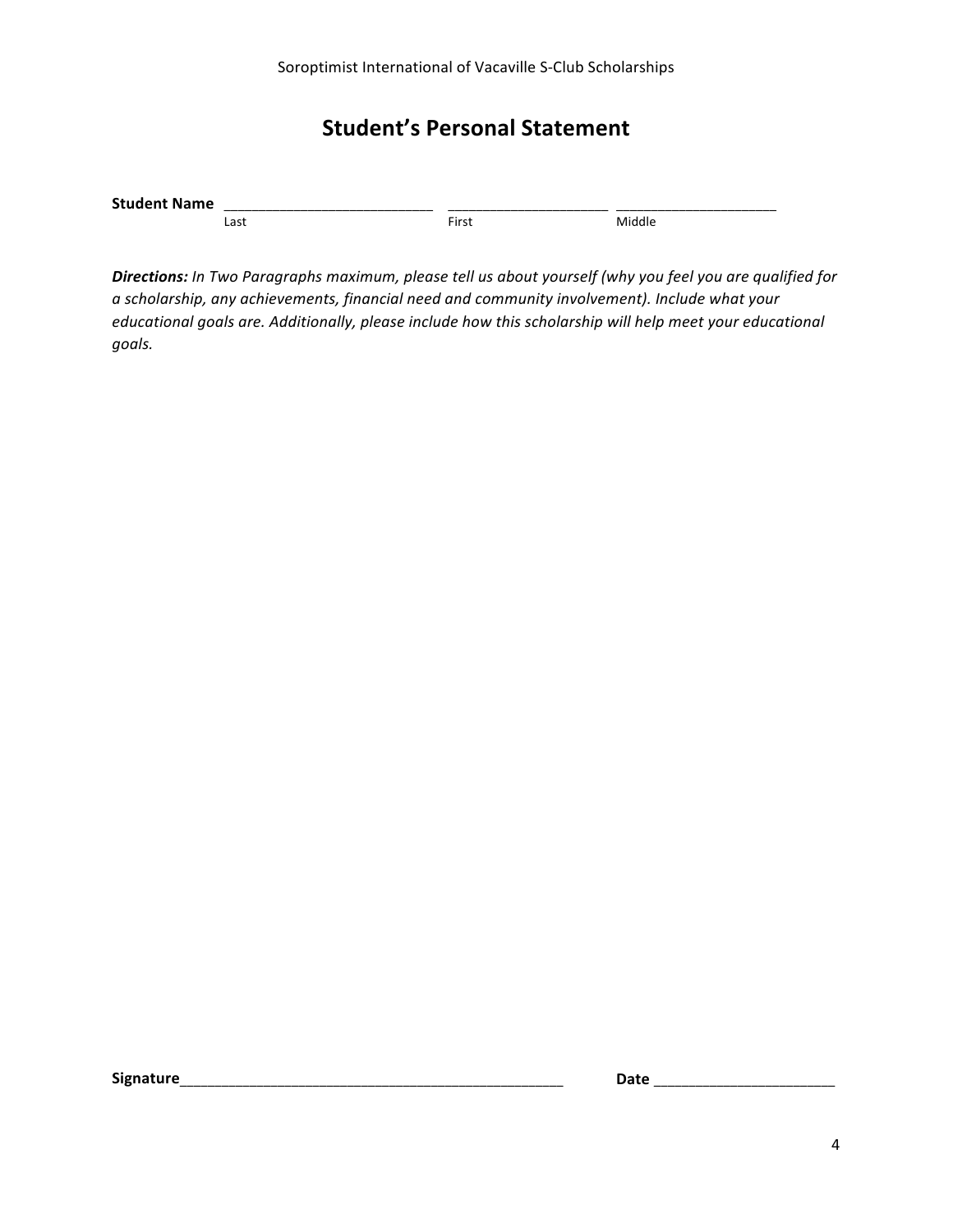### **Student's Activities Record**

| <b>Stu</b> | _________________________________ | _________________________<br>_________________________ |  |
|------------|-----------------------------------|--------------------------------------------------------|--|
|            | .<br>-⊶                           | $- \cdot$<br>.irc<br>'II 3                             |  |

**Directions:** Please notate in the area below any participation you have had and list the grade of the *participation/involvement.* 

**Awards/Honors:**

**Student Government/Leadership:**

**Organization/Clubs/Volunteer Work:**

**Employment:**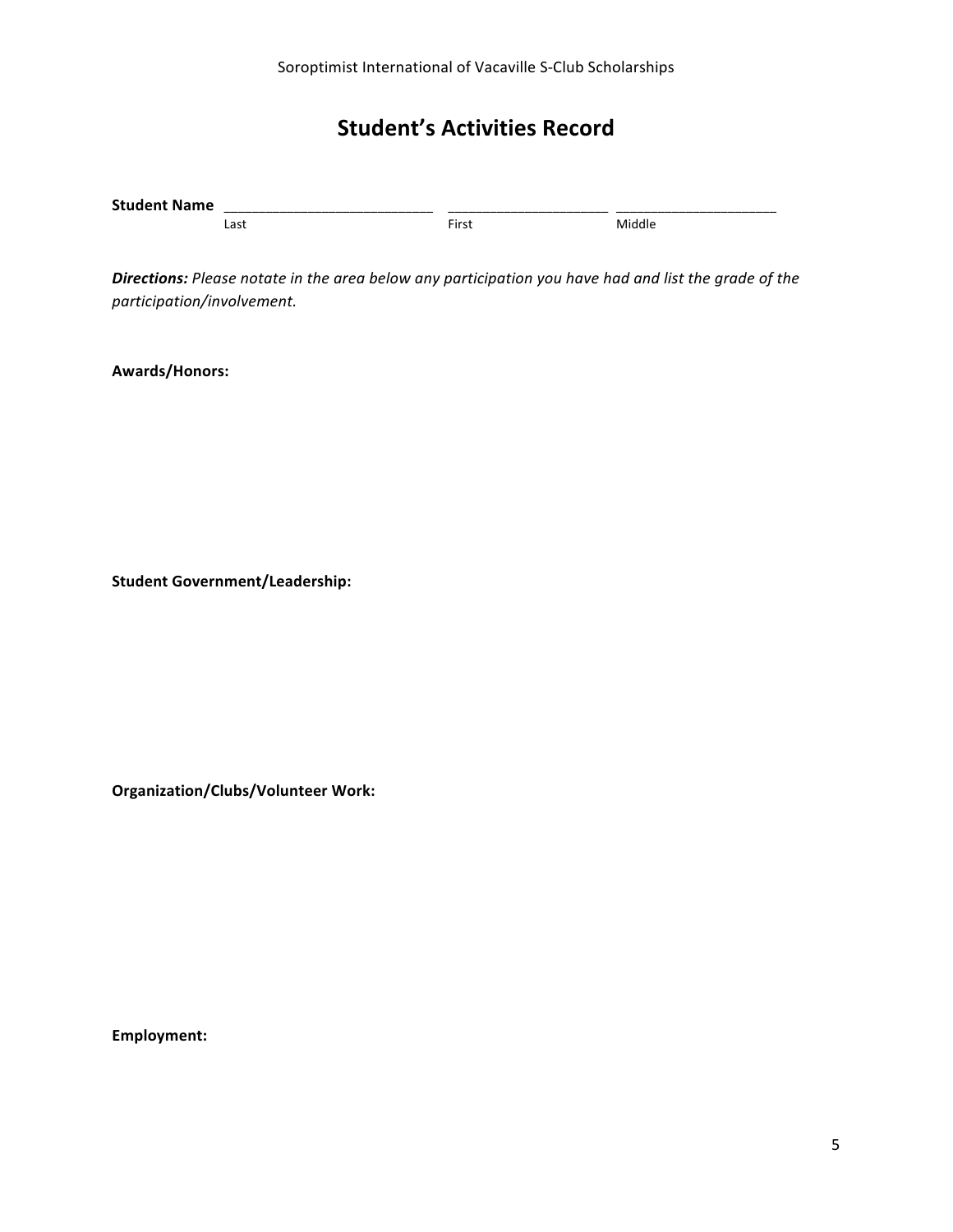## **Student Essay**

| Student | ___________________________ |                   |   |  |
|---------|-----------------------------|-------------------|---|--|
| $-$     |                             |                   |   |  |
| N       | _______________             |                   |   |  |
|         | $\sim$<br>cas,              | --<br><b>FILC</b> | м |  |

**Statement Topic:** Tell us about your volunteerism and community involvement experience. Two *paragraph maximum*